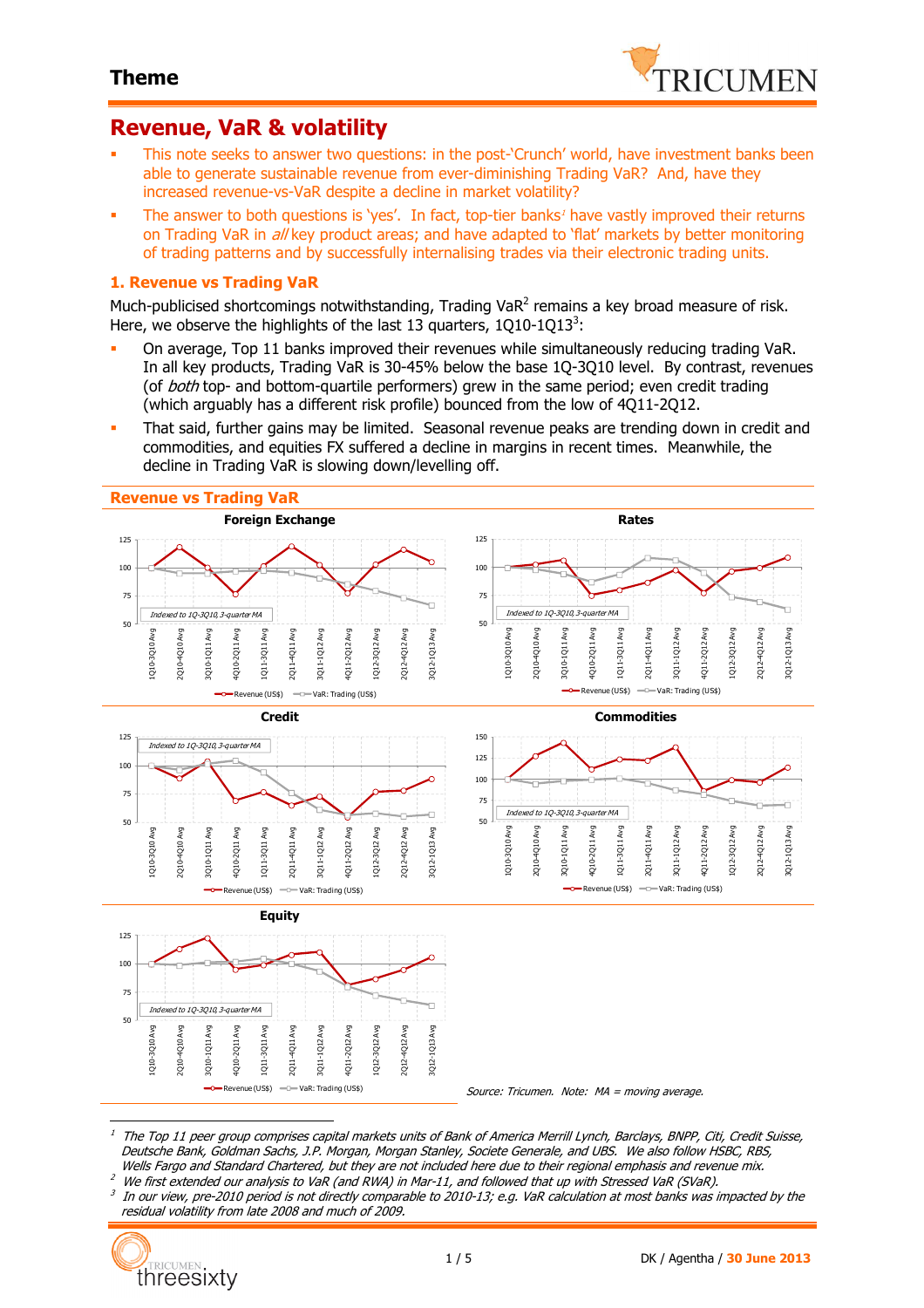

### **2. Revenue / Trading VaR vs volatility**

We first (publicly) commented on the link between market volatility and capital markets revenue in our Dec-11 'Revenue & VIX' note. In it, we identified 'volatility masters' among our then-core group of Top 11 banks by comparing their equities, FX and commodities revenue with main volatility indices.

In this note, we widen the scope to compare Top 11's revenue/VaR with volatility indices; and extend the product coverage into rates (plotted against the CBOE's SRVX index) and credit (where we use a mix of CDS indices instead of dedicated volatility indices). Highlights:

- Banks achieved impressive returns on VaR during the period under observation. For example, seasonal 3Q-1Q revenue/VaR peaks were, in 2012/13, far ahead of comparable periods of 2010- 12; only credit saw a mild year-on-year decline in revenue/VaR in 3Q12-1Q13. In all products, 1Q13 was the highest 1Q of the last 3 years; equities, FX and rates did particularly well.
- Revenue/VaR in most products was aligned with volatility indices until late 2011/early 2012. Then, the two diverged: returns continued advancing, while volatility commenced its sharp and sustained decline. To a large degree, we attribute this to two relatively new trends, most evident among top-tier banks: their vastly improved monitoring of trading patterns within the overall market activity; and the increased internalisation of trades via their electronic trading units.

#### **Revenue / Trading VaR vs volatility**



Source: CBOE, Tricumen. Note: EVZ = the CBOE EuroCurrency volatility index.



Source: S&P/ISDA, Tricumen. Note: S&P/ISDA CDS average calculated from CDS US IG Index, CDS US HY Index, Eurozone Developed Nation Sovereign CDS Index, and International Developed Nation Sovereign CDS Index.



Source: CBOE, Tricumen. Note: VIX = CBOE Volatility index; V2X = Dow Jones EURO STOXX 50 volatility index.



Source: CBOE, Tricumen. Note: SRVX = the CBOE Interest Rate Swap Volatility Index.



Source: CBOE, Tricumen. Note: OVX = the CBOE Crude Oil ETF Volatility Index ('Oil VIX'); GVZ = the CBOE Gold ETF Volatility Index ('Gold VIX').

Source: Tricumen. Notes: (1) CBOE = Chicago Board Options Exchange; (2) Tricumen product definitions. (3) Revenue excludes CVA, DVA, one-offs and dedicated prop; (4) Trading VaR normalised to 1-day holding period, 99% confidence level, and 3-year historical data. It excludes revenue from dedicated proprietary operations and some physical holdings, as both would distort peer group-wide comparisons. Further detail on our approach and methodology for VaR and SVaR is available on request.

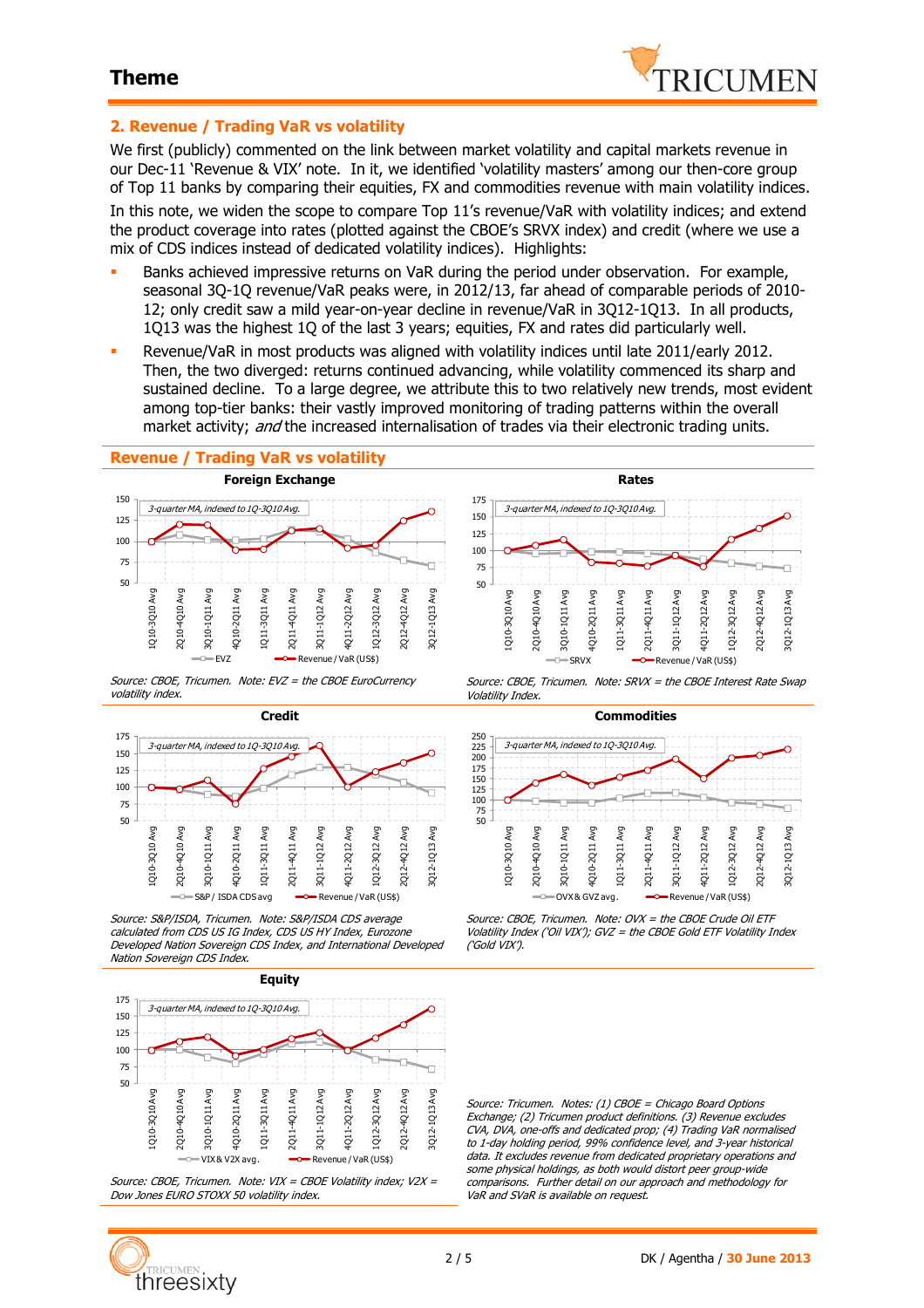

# **Appendix 1/2: Operating Revenue / Trading VaR (Global)**

| <b>Capital Markets: Secondary</b> | <b>FICC FX</b> |                |             |             |
|-----------------------------------|----------------|----------------|-------------|-------------|
|                                   |                | Rank           | 3m13 / 3m12 |             |
|                                   | 3m12           | 3m13           | (Movement)  |             |
| <b>JPM</b>                        | #1             | #1             |             | <b>JPM</b>  |
| <b>SG</b>                         | #5             | #2             |             | <b>BARC</b> |
| <b>BB</b>                         | <b>11 J</b>    | $\overline{u}$ |             | ~~          |

| ---                      | $\cdots$ |    | . . |
|--------------------------|----------|----|-----|
| <b>DBK</b>               | #2       | #3 |     |
| <b>GS</b>                | #3       | #4 |     |
| $\mathsf{CS}\phantom{0}$ | #9       | #5 |     |
| Citi                     | #7       | #6 |     |
| <b>UBS</b>               | #11      | #7 |     |

| EO Cash |
|---------|

|             |      | Rank | 3m13 / 3m12 |
|-------------|------|------|-------------|
|             | 3m12 | 3m13 | (Movement)  |
| <b>JPM</b>  | #1   | #1   |             |
| <b>UBS</b>  | #11  | #2   |             |
| SG          | #5   | #3   |             |
| <b>CS</b>   | #9   | #4   | ╱∼          |
| <b>BARC</b> | #6   | #5   | ∾           |
| <b>DBK</b>  | #2   | #6   |             |
| Citi        | #7   | #7   |             |

### **EQ Derv & Converts FICC Credit**

|             |      | Rank | 3m13 / 3m12 |
|-------------|------|------|-------------|
|             | 3m12 | 3m13 | (Movement)  |
| <b>JPM</b>  | #1   | #1   |             |
| <b>UBS</b>  | #11  | #2   |             |
| SG          | #5   | #3   |             |
| <b>DBK</b>  | #2   | #4   |             |
| <b>BARC</b> | #6   | #5   |             |
| <b>CS</b>   | #9   | #6   |             |
| Citi        | #7   | #7   |             |

Source: Tricumen. Notes: (1) VaR = Value at Risk; trading portfolios only, excludes diversification effect/equivalent; period average; normalised to 1-day holding period, 99% confidence, 3-year historical data; annualised for inter-year periods; (2) Arrows indicate movement in ranking relative to the entire peer group (see the 'Notes' section, below); up/green arrows indicate Top 25% performance, red/down arrows indicate Bottom 25% performance. (3) Further Notes & Caveats are at the back of this report. (4) This Appendix was extracted from our regular quarterly league tables ranking of Top 7 peers by profits as well as returns per headcount, and on VaR and RWA. Full details are available on request.

|                           | <b>FICC FX</b> |                      |    |                           |  |
|---------------------------|----------------|----------------------|----|---------------------------|--|
| 3m13 / 3m12<br>(Movement) |                | Rank<br>3m12<br>3m13 |    | 3m13 / 3m12<br>(Movement) |  |
|                           | <b>JPM</b>     | #1                   | #1 |                           |  |
|                           | <b>BARC</b>    | #6                   | #2 |                           |  |
|                           | <b>CS</b>      | #9                   | #3 |                           |  |
|                           | <b>DBK</b>     | #2                   | #4 |                           |  |
|                           | Citi           | #7                   | #5 |                           |  |
|                           | <b>UBS</b>     | #11                  | #6 |                           |  |
|                           | SG             | #5                   | #7 |                           |  |

#### **FICC Rates**

| 3m13 / 3m12<br>(Movement) |             | 3m12 | Rank<br>3m13 | 3m13 / 3m12<br>(Movement) |
|---------------------------|-------------|------|--------------|---------------------------|
|                           | <b>JPM</b>  | #1   | #1           |                           |
| $\bigcap$                 | <b>DBK</b>  | #2   | #2           |                           |
|                           | <b>BARC</b> | #6   | #3           |                           |
| 2.                        | <b>GS</b>   | #3   | #4           |                           |
|                           | SG          | #5   | #5           |                           |
|                           | <b>Citi</b> | #7   | #6           |                           |
|                           | <b>UBS</b>  | #11  | #7           |                           |

| 3m13 / 3m12<br>(Movement) |             | 3m12 | Rank<br>3m13 | 3m13 / 3m12<br>(Movement) |
|---------------------------|-------------|------|--------------|---------------------------|
|                           | <b>JPM</b>  | #1   | #1           |                           |
| ⇑                         | <b>DBK</b>  | #2   | #2           |                           |
|                           | <b>GS</b>   | #3   | #3           |                           |
|                           | Citi        | #7   | #4           |                           |
|                           | SG          | #5   | #5           |                           |
|                           | <b>BNPP</b> | #10  | #6           |                           |
|                           | <b>BAML</b> | #8   | #7           |                           |

#### **FICC Commodities**

|             | Rank<br>3m13<br>3m12 |    | 3m13 / 3m12<br>(Movement) |
|-------------|----------------------|----|---------------------------|
| GS          | #3                   | #1 |                           |
| <b>JPM</b>  | #1                   | #2 |                           |
| <b>BNPP</b> | #10                  | #3 |                           |
| SG          | #5                   | #4 |                           |
| <b>UBS</b>  | #11                  | #5 |                           |
| <b>BAML</b> | #8                   | #6 |                           |
| <b>BARC</b> | #6                   | #7 |                           |

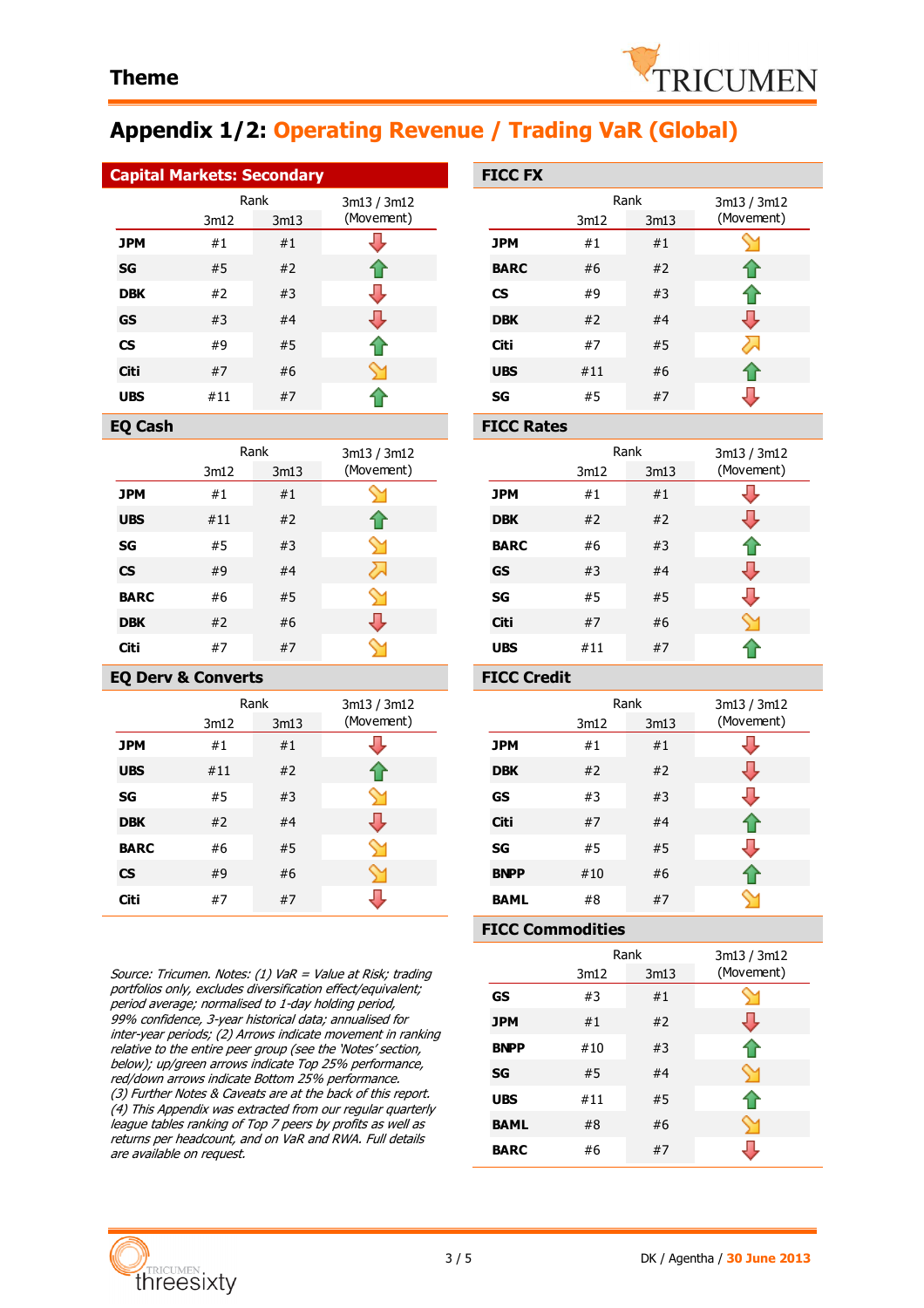

# **Appendix 2/2: Operating Pre-Tax Profit / Trading VaR (Global)**

| <b>Capital Markets: Secondary</b> | <b>FICC FX</b> |  |
|-----------------------------------|----------------|--|
| Rank                              | 3m13 / 3m12    |  |

|             |      |      | 311277     |
|-------------|------|------|------------|
|             | 3m12 | 3m13 | (Movement) |
| <b>JPM</b>  | #1   | #1   |            |
| SG          | #5   | #2   |            |
| <b>DBK</b>  | #2   | #3   |            |
| Citi        | #3   | #4   |            |
| <b>UBS</b>  | #10  | #5   | ങ          |
| <b>BARC</b> | #8   | #6   |            |
| <b>BAML</b> | #7   | #7   |            |

|            | Rank |      | 3m13 / 3m12 |
|------------|------|------|-------------|
|            | 3m12 | 3m13 | (Movement)  |
| <b>UBS</b> | #10  | #1   |             |
| <b>DBK</b> | #2   | #2   |             |
| <b>CS</b>  | #9   | #3   |             |
| <b>JPM</b> | #1   | #4   |             |
| SG         | #5   | #5   |             |
| <b>MS</b>  | #4   | #6   |             |
| Citi       | #3   | #7   |             |

### **EQ Derv & Converts FICC Credit**

|             | Rank |      | 3m13 / 3m12 |
|-------------|------|------|-------------|
|             | 3m12 | 3m13 | (Movement)  |
| <b>JPM</b>  | #1   | #1   |             |
| <b>UBS</b>  | #10  | #2   |             |
| <b>DBK</b>  | #2   | #3   |             |
| <b>SG</b>   | #5   | #4   |             |
| <b>BARC</b> | #8   | #5   |             |
| <b>CS</b>   | #9   | #6   |             |
| GS          | #6   | #7   |             |

Source: Tricumen. Notes: (1) VaR = Value at Risk; trading portfolios only, excludes diversification effect/equivalent; period average; normalised to 1-day holding period, 99% confidence, 3-year historical data; annualised for inter-year periods; (2) Arrows indicate movement in ranking relative to the entire peer group (see the 'Notes' section, below); up/green arrows indicate Top 25% performance, red/down arrows indicate Bottom 25% performance. (3) Further Notes & Caveats are at the back of this report. (4) This Appendix was extracted from our regular quarterly league tables ranking of Top 7 peers by profits as well as returns per headcount, and on VaR and RWA. Full details are available on request.

|             | <b>FICC FX</b> |      |      |             |
|-------------|----------------|------|------|-------------|
| 3m13 / 3m12 |                | Rank |      | 3m13 / 3m12 |
| (Movement)  |                | 3m12 | 3m13 | (Movement)  |
|             | <b>JPM</b>     | #1   | #1   |             |
|             | <b>SG</b>      | #5   | #2   |             |
|             | <b>BARC</b>    | #8   | #3   |             |
|             | <b>Citi</b>    | #3   | #4   |             |
|             | <b>DBK</b>     | #2   | #5   |             |
| 2.          | <b>UBS</b>     | #10  | #6   |             |
|             | GS             | #6   | #7   |             |

#### **EQ Cash FICC Rates**

| 3m13 / 3m12<br>(Movement) |             | 3m12 | Rank<br>3m13 | 3m13 / 3m12<br>(Movement) |
|---------------------------|-------------|------|--------------|---------------------------|
|                           | <b>JPM</b>  | #1   | #1           |                           |
|                           | SG          | #5   | #2           |                           |
|                           | <b>BARC</b> | #8   | #3           |                           |
|                           | Citi        | #3   | #4           |                           |
|                           | GS          | #6   | #5           |                           |
|                           | <b>DBK</b>  | #2   | #6           |                           |
|                           | <b>UBS</b>  | #10  | #7           |                           |

| 3m13 / 3m12<br>(Movement) |                          | 3m12 | Rank<br>3m13 | 3m13 / 3m12<br>(Movement) |
|---------------------------|--------------------------|------|--------------|---------------------------|
|                           | <b>JPM</b>               | #1   | #1           |                           |
| ⇑                         | <b>Citi</b>              | #3   | #2           |                           |
|                           | <b>DBK</b>               | #2   | #3           |                           |
|                           | <b>GS</b>                | #6   | #4           |                           |
|                           | <b>BAML</b>              | #7   | #5           |                           |
|                           | $\mathsf{CS}\phantom{0}$ | #9   | #6           |                           |
|                           | <b>BNPP</b>              | #11  | #7           |                           |

#### **FICC Commodities**

|             | Rank<br>3m13<br>3m12 |    | 3m13 / 3m12<br>(Movement) |  |
|-------------|----------------------|----|---------------------------|--|
| SG          | #5                   | #1 |                           |  |
| <b>BNPP</b> | #11                  | #2 |                           |  |
| <b>UBS</b>  | #10                  | #3 |                           |  |
| <b>JPM</b>  | #1                   | #4 |                           |  |
| <b>BAML</b> | #7                   | #5 |                           |  |
| <b>DBK</b>  | #2                   | #6 |                           |  |
| <b>MS</b>   | #4                   | #7 |                           |  |